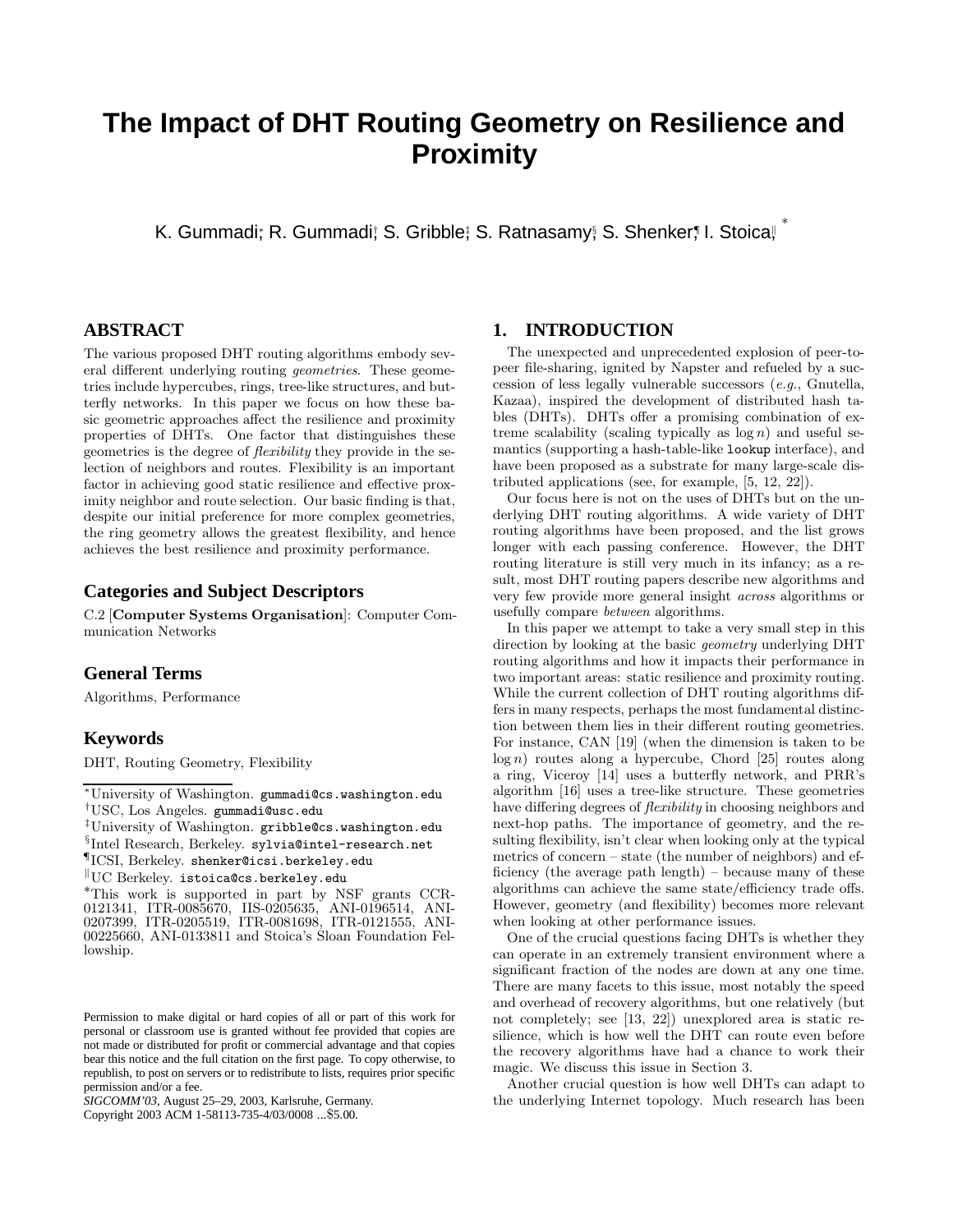devoted to incorporating *proximity* into DHT routing protocols, and there are two areas of concern. The first is the total latency of the DHT routing path, which should be no more than a small multiple of the underlying Internet latency. We discuss path latency in Section 4. The second is whether such paths converge; the various tasks of providing efficient caching, building parsimonious multicast trees, and finding the closest server out of many are all made easier if DHT routing paths have a *local convergence* property that we explore in Section 5.

Our paper examines the extent to which geometry impacts the performance in these two areas, and thus we begin our paper by discussing geometry in Section 2. However, before embarking on this discussion, which we hope provides some insight, we readily confess that our paper is a very initial stab at the problem and is undoubtedly incomplete. Our various sins include (1) only picking a few, not all, of the currently proposed DHT routing algorithms, (2) not considering factors, such as symmetry, that may affect the state management overhead and (3) only focusing on two performance issues (resilience and proximity), and not considering interactions between these various properties. Rectifying these omissions is the subject of future work.

# **2. GEOMETRIES AND ALGORITHMS**

To provide context for the technical material to follow, we first discuss the philosophy that motivates this work. As noted before, there are a myriad of DHT designs in the literature, all extensively analyzed and energetically promoted. However, we envision that there will be only one or a few very large-scale DHT infrastructures. Thus, out of the cornucopia of routing choices we must select one (or a few) on which to build future systems. The question is: how do we make that choice?

One approach is to view these systems as complete coherent proposals and have a bake-off among them, comparing their performance in real-world situations. This black-box approach, which is taken in [1, 24] and elsewhere, compares the designs as turn-key systems. While this provides performance comparisons for a fixed set of designs and a given environment, it doesn't provide much guidance for designing new DHTs. A very different approach is to view each proposal as a set of somewhat independent design choices and to evaluate the wisdom of each design choice in the hope that this insight will eventually lead to a superior hybrid design. This paper adopts the latter approach. Thus, we do not intend our observations to be rankings of the current DHT proposals, but rather to be hints about how one might better design a future DHT routing algorithm.

#### **2.1 Geometries**

One can roughly divide DHT design issues into two categories:

- Routing-level This category is confined to two well-defined issues: neighbor selection – how one picks the set of neighbors for a node – and route selection – how one chooses the next hop when routing a message. These choices determine what we call the routing behavior of a DHT.
- System-level This category contains everything else. These are higher-level design decisions that apply across all routing-level choices. Examples of system-level issues

are caching and replication and whether the actual delivery of messages is done iteratively or recursively.

Routing-level and system-level choices are not always completely independent, in that some routing-level design choices affect the feasibility or performance of a system-level design choice, but often they are largely orthogonal and should be treated as such.

Another useful distinction is between the routing algorithm and the routing geometry.

- Algorithm This refers to the precise details of how neighbors and next-hops are chosen. Any change in these details is a change in the routing algorithm.
- Geometry This is not a precise term, and we present no formal definition, but often the way in which neighbors and routes are chosen has a compelling geometric interpretation. Conversely, the choice of a routing geometry constrains the way in which neighbor and routing choices are made. Small changes to the routing algorithm do not change the underlying routing geometry.

Our work here focuses on the impact of routing geometry, rather than on the particular algorithmic details. As noted earlier, most of the current DHT routing proposals have very clear geometric interpretations. The question is which properties of these various DHT routing algorithms derive from their basic choice of geometry, and which can be altered by small algorithmic changes. Understanding the constraints and possibilities inherent in an underlying routing geometry will help guide us when designing future DHT routing algorithms.

Note that all of these geometries are capable of providing  $O(\log n)$  path lengths with  $O(\log n)$  neighbors (and Viceroy can improve that to  $O(1)$  neighbors). Thus, we don't focus on how geometry effects space and efficiency. We instead note that these geometries place very different constraints on route and neighbor selection. The resulting varying degrees of flexibility each geometry provides has significant impact on the resilience and proximity properties of the system. We now discuss flexibility in somewhat greater depth.

## **2.2 Flexibility**

Flexibility is nothing more than the algorithmic freedom left after the basic routing geometry has been chosen. This freedom is exercised in the selection of neighbors and routes. We discuss these issues in turn:

## *2.2.1 Neighbor Selection*

DHTs have a routing table comprised of neighbors. In the original set of DHT proposals, some algorithms made this choice of neighbors purely deterministic  $(i.e.,$  given the set of identifiers in the system, the neighbor tables were completely determined), and others allowed some freedom to choose neighbors based on other criteria in addition to the identifiers; most notably, proximity  $(i.e.,$  latencies) have been used to select neighbors. However, the question is not whether the initial proposal included this feature, but whether the basic routing geometry precludes it. That is, if the routing geometry precludes choosing neighbors based on proximity, then that it is a true loss of flexibility; if the routing geometry allows such a choice, then the omission is merely a small algorithmic detail that can be changed.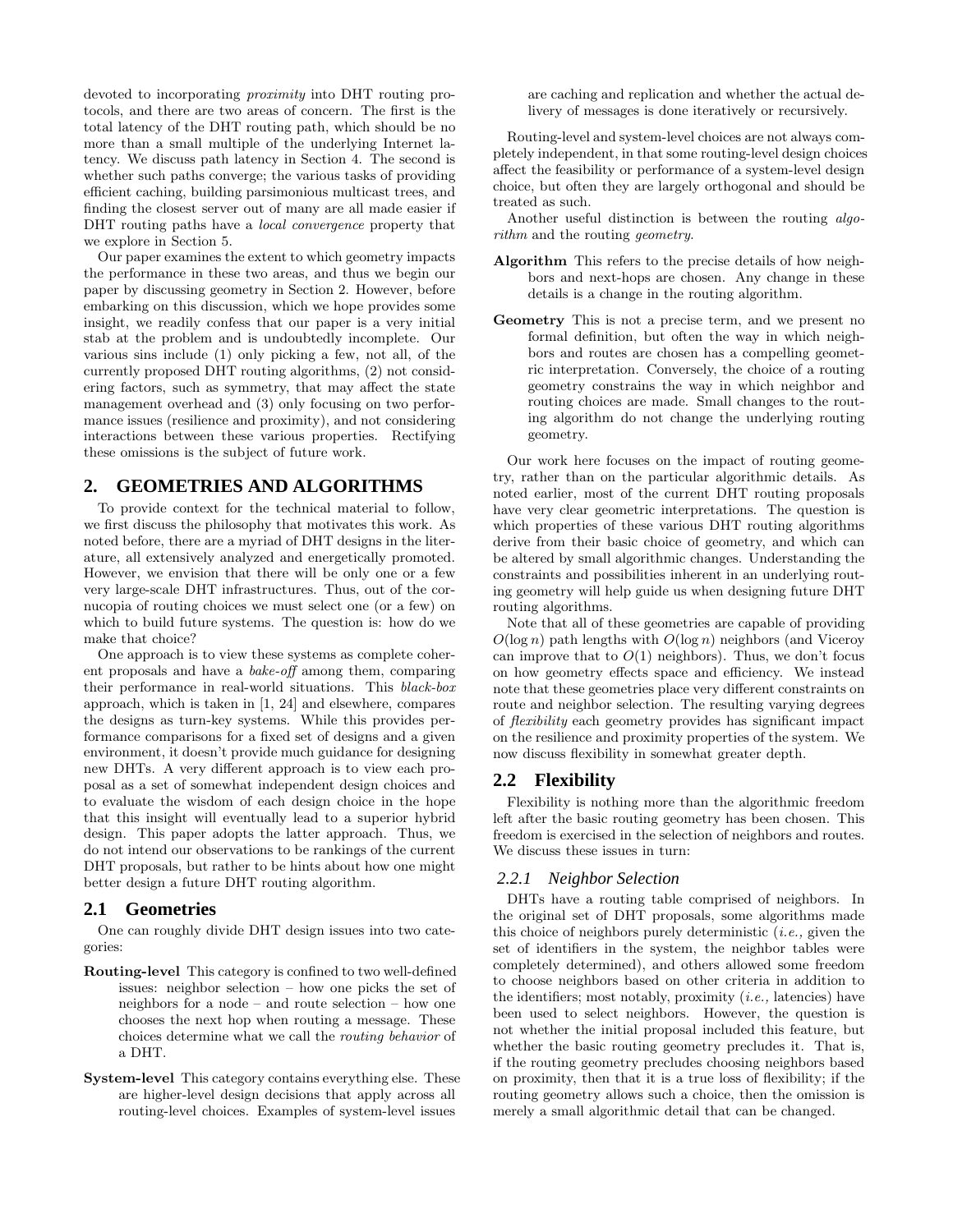Several DHT proposals make use of what we will call sequential neighbors. These are neighbors to which one can route and be sure of making progress towards *all* destinations. The leafset in Pastry and the successors in Chord are examples of sequential neighbors. Some geometries naturally support such sequential neighbors, and some don't. Since such neighbors play a crucial role in recovery algorithms, several DHT proposals whose basic geometries don't naturally support sequential neighbors have augmented their design to include them. The result is a somewhat hybrid geometry.

#### *2.2.2 Route Selection*

Given a set of neighbors, and a destination, the routing algorithm determines the choice of the next hop. However, flexibility is relevant here, for two reasons. First, when the determined next-hop is down, flexibility describes how many other options are there for the next-hop. If there are none, or only a few, then the routing algorithm is likely to fare poorly under high failure rates.

Second, analogous to choosing neighbors based on proximity, one might want to choose next hops based on proximity. To some extent, this reflects the same degree of freedom alluded to above (for picking other options under failure) but it arises in a different context.

# **2.3 Algorithms**

We now discuss some basic routing geometries. We do so by reviewing several DHTs and describing how their routing algorithm can be interpreted geometrically. We make special note of the flexibility in neighbor and route selection provided by these different geometries. However, it is important to note that we consider such flexibility only when it can be exercised without significantly altering the stateefficiency tradeoff for that geometry. For instance, for Chord we could pick  $O(n)$  neighbors and choose routes with  $O(n)$ path lengths with a spectacular degree of flexibility but that would not represent a desirable design.

In the discussion that follows, we assume systems with  $n$ nodes and  $log n$  bit node identifiers. In practice, these algorithms typically use  $\log N$  bit identifiers where  $N \gg n$ , so the identifier space is not wholly populated by nodes, but for clarity and conciseness we assume wholly populated identifier spaces in the following discussion. Likewise, our description treats identifiers as binary strings but in practice they will be to some base  $b$ . Neither of these assumptions will affect the correctness of our comments, but both will help facilitate the presentation.<sup>1</sup> Finally, we abuse terminology and frequently use the term node to refer to the node's identifier.

We consider the following DHTs: PRR [16], CAN [19, 18], Chord [25], Viceroy [14], Pastry [22] and Kademlia [15]. For reasons of space and time, there are many algorithms that we do not consider, among them being Tapestry [28] (though our discussion of PRR should mostly apply to Tapestry as well), a recent de Bruijn inspired algorithm [6], and a randomized algorithm due to Kleinberg [11].

#### *2.3.1 Tree*

The tree's hierarchical organization makes it a likely candidate for efficient routing, and in fact it is the geometry underlying PRR's algorithm, which is perhaps the first DHT routing algorithm. The basic routing algorithms in Tapestry and Pastry are both rather similar in spirit to this original algorithm although Pastry (as we describe later) also uses a ring-like geometry in addition to the tree. In a tree geometry, node identifiers constitute the leaf nodes in a binary tree of depth  $log n$ ; the "distance" between any two nodes is the height of their smallest common subtree. Each node holds  $\log n$  neighbors, where the  $i^{th}$  neighbor is at distance i from the given node and routing works by greedy routing towards the destination. In other words, a node has neighbor nodes that match each prefix of its own identifier but differ in the next bit. Routing is achieved by successively "correcting" the highest order bit on which the forwarding node differs from the destination, effectively increasing the length of the longest prefix match by one at each hop.

We make the following observation on the flexibility a node has in choosing its neighbors: any given node has  $2^{i-1}$  options in choosing a neighbor at distance i from itself, corresponding to the subtree of nodes that share the first  $\log n - i$  bits with the given node but differ on the  $\log n - i + 1$  bit. Thus, these "unconstrained" lower order bits give a great deal of freedom in choosing neighbors, with the amount of freedom increasing exponentially with increasing distance i. This yields a total of approximately  $n^{(\log n)/2}$ (=  $\Pi_{i=1}^{\log n} 2^i$ ) possible routing tables per node. Of course, a node will choose exactly one of these possible routing tables.

We now consider routing flexibility. Given a particular choice of routing table, how much flexibility does a node have in selecting the next hop to a given destination? We observe that in a tree, a node has only one neighbor that reduces the distance to the destination; *i.e.*, only one neighbor can increase the length of the longest prefix match. Thus, in contrast to the generous flexibility in choosing neighbors, a tree offers no flexibility in route selection.

#### *2.3.2 Hypercube*

The routing used in CAN resembles a hypercube geometry. CAN uses a d-torus that is partitioned amongst nodes such that every node "owns" a distinct zone within the space. As explained in [18], a CAN node's identifier is a binary string representing its position in the space. When  $d = \log n$  dimensions the neighbor sets in CAN are exactly those of a  $\log n$ -dimensional hypercube.<sup>2</sup> Each node has  $log n$  neighbors; neighbor i differs from the given node on only the  $i^{th}$  bit. The "distance" between two nodes is the number of bits on which their identifiers differ and routing works by greedy forwarding to reduce this distance. Thus routing is effectively achieved by "correcting" bits on which forwarding node differs from the destination. The key difference between routing on the hypercube and the tree is that the hypercube allows bits to be corrected in any order while on the tree bits have to be corrected in strictly left-to-right order. The reason the hypercube can use out-of-order bit

<sup>1</sup>Our simulation results, presented later in the paper, do not assume dense identifier space. However, they all use base 2 to allow us to work with reasonable path lengths (typically 6-8 hops); clearly however, our results would be less relevant for DHTs with very short paths of 1-2 hops [7].

<sup>2</sup>This hypercube-like interpretation of CAN is also extendable to  $d < \log n$ ; however, for the purposes of this paper we restrict ourselves to the case where CAN has  $\log n$  dimensions and routes in  $\log n$  hops so that it is more directly comparable to the other DHTs.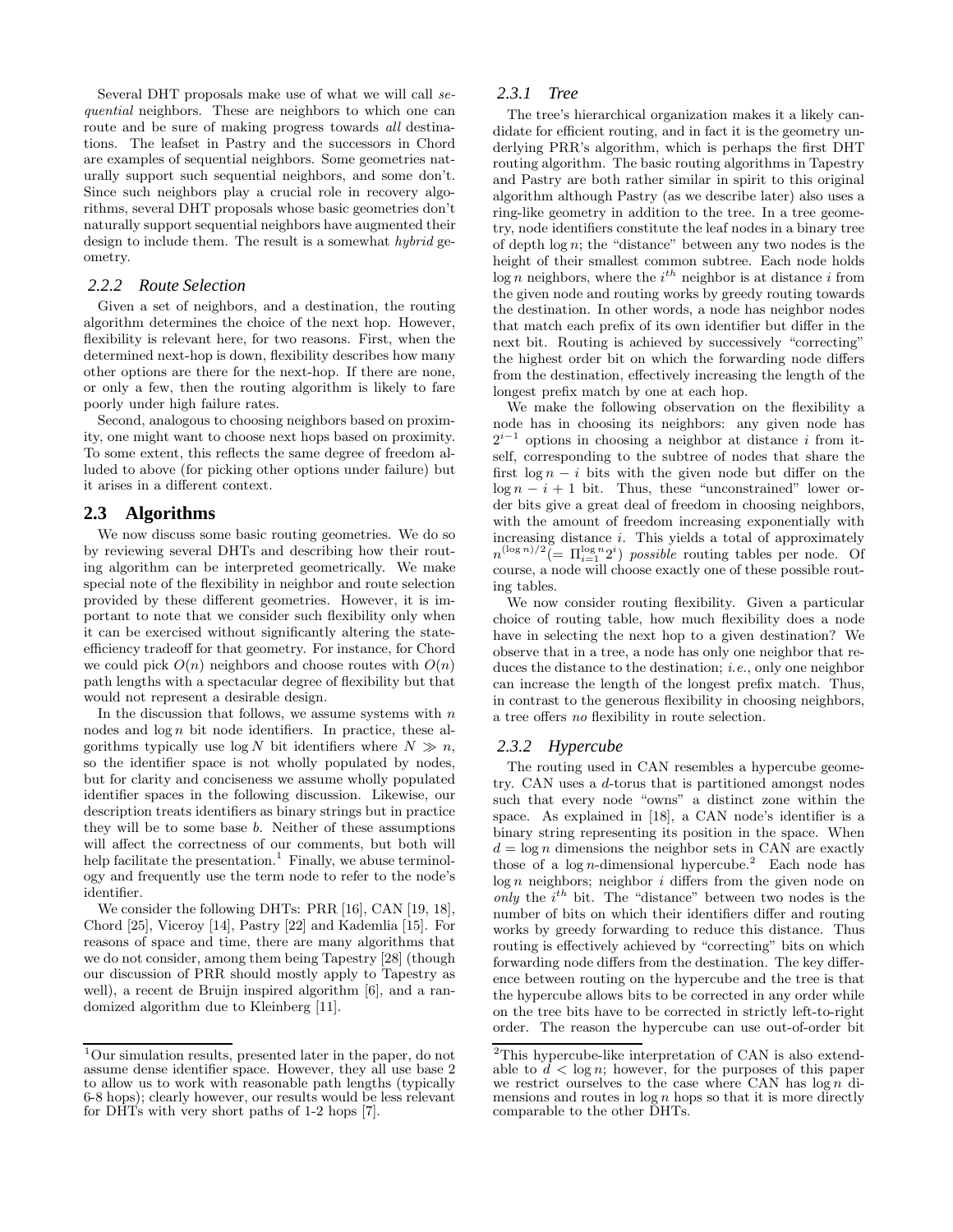fixing is because, unlike on the tree, a node's neighbor only differs from itself on a single bit and hence previous corrections of lower order bits are maintained as higher order bits are corrected. Thus, the hypercube offers greater flexibility in route selection. Specifically, in routing from a source to destination that are at a distance of  $\log n$ , the first node has  $\log n$  next hop choices, the second node has  $\log n - 1$ choices, and so on yielding a total of approximately  $(\log n)!$ routes between two nodes. Note that each of these paths is of the same length – they only differ on the *order* in which destination bits were fixed. The hypercube however pays a price for this flexibility in route selection. Because a node's neighbors differ from itself on exactly one bit, it has only one possible choice for each of its neighbors. Thus a node has no flexibility in selecting its neighbors. This is the opposite of what occurs with the tree, which has much neighbor selection flexibility but no route selection flexibility.

## *2.3.3 Butterfly*

The Viceroy algorithm emulates the operation of a traditional butterfly network but adapts this structure to be self-organizing and robust in the face of node arrivals and departures. Viceroy improves on the state-efficiency tradeoff of previously proposed DHTs by routing in  $O(\log n)$  hops with constant state at each node. The details of Viceroy are fairly involved, so we only provide a very sketchy overview. In a traditional butterfly, the nodes are organized in a series of  $\log n$  "stages" where all the nodes at stage i are capable of (essentially) correcting the  $i^{th}$  bit in the identifier. To ensure correctness in the face of node dynamics, Viceroy imposes a global ordering on all the nodes in the system and requires each node to hold, as neighbors, its immediate successor and predecessor in this ordering. A node also holds, as neighbors, its immediate successor and predecessor from among the nodes in its own stage. Viceroy routing consists of three phases: the first uses  $O(\log n)$  hops to move up to the first stage, the second uses another  $O(\log n)$  hops to traverse down the stages until it reaches the vicinity of the destination at which point routing enters its third phase and uses the successor/predecessor neighbors to reach the destination in a  $O(\log n)$  additional hops. We note that this final routing phase, which uses  $O(\log n)$  hops, does not permit flexibility in either route or neighbor selection. Thus, while the butterfly achieves greater efficiency than the other DHTs we consider, it results in far less flexibility. We stress that this is not a "flaw" in the particular Viceroy design; rather, we conjecture that this limitation is fundamental to constant state algorithms.<sup>3</sup>

#### *2.3.4 Ring*

In a Ring geometry, nodes lie on a one-dimensional cyclic identifier space on which the "distance" from an identifier A to B is calculated as the clockwise numeric distance from A to B on the circle.<sup>4</sup> Chord embodies such a ring geometry. In Chord, a node with identifier (say)  $a$  maintains  $\log n$ neighbors (called fingers) where the  $i^{th}$  neighbor is the node closest to  $a + 2<sup>i</sup>$  on the circle. Hence, a node can route to an arbitrary destination in  $\log n$  hops because each hop cuts the distance to the destination by half. Although the original Chord proposal defines a specific set of neighbors for a given node identifier, this rigidity in neighbor selection is in no way fundamental to a ring geometry. <sup>5</sup> Specifically, routing on a ring can be achieved in  $O(\log n)$  hops even if node a were to pick its  $i^{th}$  neighbor as any node in the range  $[(a+2<sup>i</sup>),(a+2<sup>i+1</sup>)]$  rather than the exact node closest to  $a+2<sup>i</sup>$  on the circle as originally defined by Chord. This implies that in terms of the flexibility of neighbor selection, a ring geometry (like the tree) has  $2^i$  possible options in picking its  $i^{th}$  neighbor for a total of approximately  $n^{(\log n)/2}$ possible routing tables for each node. Having selected one of its possible routing tables, we examine the flexibility in route selection now available to the node in terms of which of its neighbors make progress towards a destination. For two nodes that are initially  $O(n)$  distance apart, the first node has approximately  $\log n$  of its neighbors that make progress towards the destination. After the first hop, the next node will have approximately  $(\log n)-1$  possible next hops and so on to yield a total of approximately  $(\log n)!$  possible routes for a typical path. Note that all these paths respect the efficiency bound of  $O(\log n)$  hops. This is because routing from the source to destination uses  $\log n$  hops that span exponentially different distances – while greedy routing takes these hops in the decreasing order of their spans, any path that takes each of the different spans just once will reach the destination in  $\log n$  hops irrespective of the order in which the spans are taken. Later, in section 4.1, we will define a rule that allows Chord to take each of these different spans just once without imposing any order.

While our discussion above is limited to paths that are bounded by  $log n$  hops, Chord also allows paths that are much longer than  $log n$ . This is accomplished by taking multiple hops of smaller spans instead of a single hop of large span. For example, one could take two successive hops using  $i - 1$ <sup>th</sup> neighbors of span  $2^{i-1}$  each instead of a single hop using  $i^{th}$  neighbor of span  $2^i$ .

#### *2.3.5 XOR*

Kademlia [15] defines a novel routing metric – the distance between two nodes is the numeric value of the exclusive OR (XOR) of their identifiers. For lack of a more intuitive name, we use the term XOR geometry to refer to the geometry interpretation yielded by this XOR metric. A Kademlia node picks  $\log n$  neighbors, where the  $i^{th}$  neighbor is any node within an XOR distance of  $[2^i, 2^{i+1}]$  from itself. Examination of the above definition of neighbors reveals that Kademlia's routing table permits exactly the same routing entries as for tree geometries such as PRR. Moreover, by routing greedily on the XOR metric, Kademlia chooses exactly the same routes as PRR when the routing table is fully populated (i.e., no failures); successive hops "fix" bits from left to right. Under failures, however, Kademlia behaves differently since, unlike on the tree, even if a node cannot fix the highest differing bit it can still make progress in the XOR distance to the destination, effectively fixing a lower order

<sup>3</sup>Moreover, there are likely ways to restore some flexibility by keeping more state, but making that state less "critical" to the operation of the algorithm (and hence not imposing the same recovery requirement as the critical state). This is the subject of future work, and we do not pursue it here.

<sup>4</sup>Different ring-based DHTs measure distance on the ring in slightly different ways; Chord uses the clockwise distance while Viceroy uses the minimum of the clockwise and anticlockwise distance. This difference only changes the constants in our flexibility bounds.

<sup>5</sup>This is a fairly well recognized fact in the DHT community and by the developers of Chord, and we do not claim to be the first to make this observation.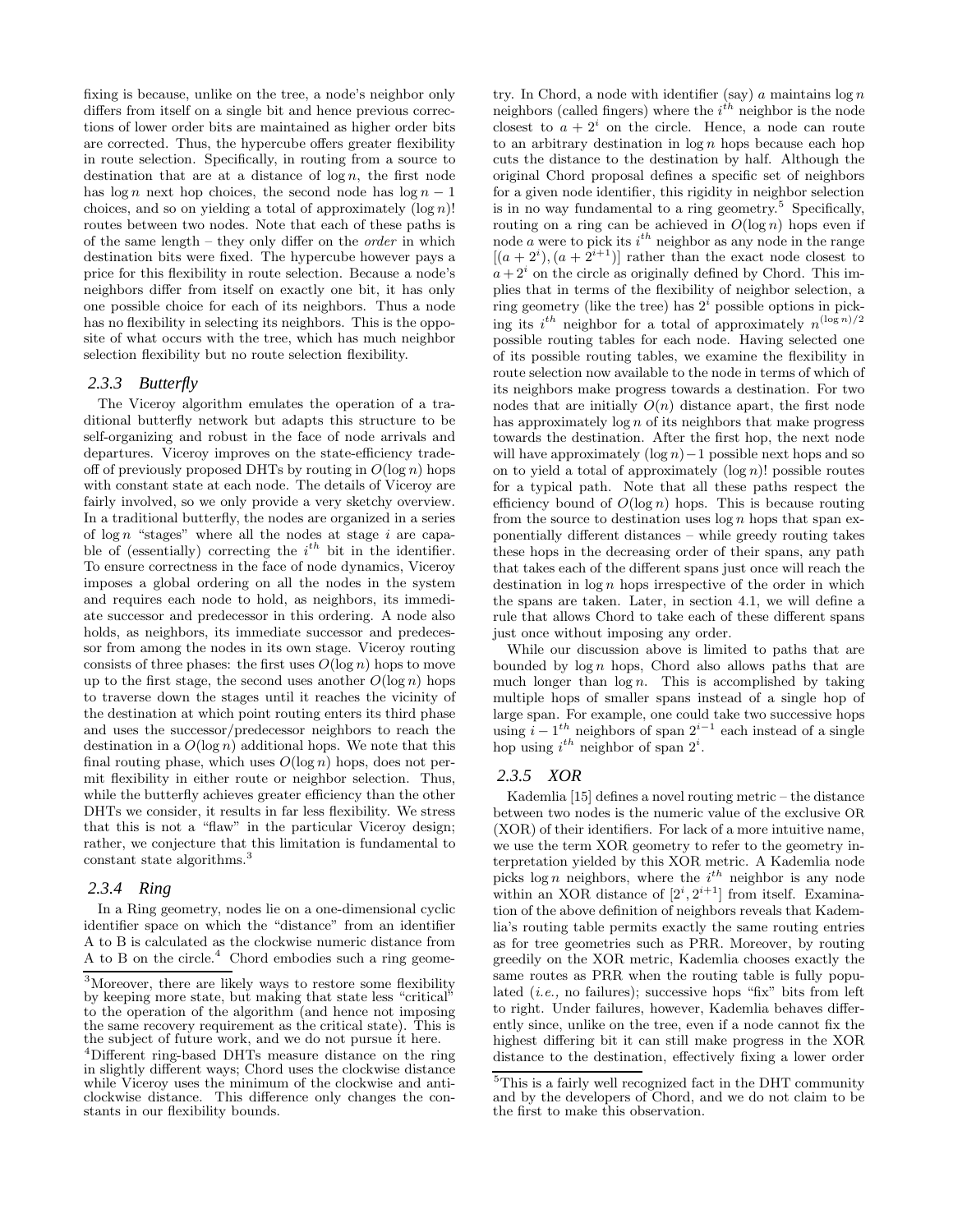| property                            | tree           | hypercube     | ring           | butterfly | xor            | hybrid                |
|-------------------------------------|----------------|---------------|----------------|-----------|----------------|-----------------------|
| Neighbor Selection                  | $n^{\log n/2}$ |               | $n^{\log n/2}$ |           | $n^{\log n/2}$ | $n^{\log n/2}$        |
| Route Selection (optimal paths)     |                | $c_1(\log n)$ | $c_1(\log n)$  |           |                |                       |
| Route Selection (non-optimal paths) |                |               | $2c_2(\log n)$ |           | $c_2(\log n)$  | $c_2(\log n)$         |
| Natural support for                 | $\mathbf{n}$   | no            | yes            | no        | $\mathbf{n}$   | Default routing: no   |
| sequential neighbors?               |                |               |                |           |                | Fallback routing: yes |

Table 1: The neighbor and route selection flexibility at any node in various routing geometries.  $c_1$  and  $c_2$  are small constants.

bit. Thus, multiple paths exist between a source and destination, but these paths are not of equal lengths. This stems from the fact that the distance of a node's neighbors with respect to the node have little bearing on their distance to the destination. Intuitively, even though Kademlia offers the flexibility of fixing lower order bits before higher ones, the lower order fixed bit need not be preserved by later routing hops that fix higher order bits.

## *2.3.6 Hybrid*

So far we have only presented pure geometric interpretations. However, some routing algorithms employ dual modes, where each mode inspires a different geometric interpretation; we call these hybrid geometries. We use Pastry as our canonical example of a hybrid geometry because it combines the use of a tree geometry with that of a ring geometry. Node identifiers are regarded as both the leaves of a binary tree and as points on a one-dimensional circle. In Pastry, the "distance" between a given pair of nodes is thus computed in two different ways – the first is the tree distance between them, the second is the cyclic numeric distance between them. By default, Pastry uses the tree distance as its metric for routing and only falls back to using the ring geometry when the tree-based routing fails. Thus, its freedom of neighbor selection is the same as Tree geometries. The route selection flexibility is more subtle. The hybrid geometry allows one to take hops that do not make progress on the tree but do make progress on the ring; these paths however do not necessarily retain the  $\log n$  bound on the number of hops.<sup>6</sup>

While we use Pastry as our canonical example, we point out that other DHTs can, and do, make use of a similar hybrid geometry, which we now discuss.

As mentioned earlier, sequential neighbors are those that make progress towards all destination identifiers. This requires a single global ordering on the distances between nodes, and thus the ring is the only geometry that naturally supports sequential neighbors. However, several of the designs can be augmented to include sequential neighbors, especially for recovery, essentially by defining a separate ordering (aside from the ordering used for normal routing). In particular, Viceroy and CAN (see [18]) have incorporated sequential neighbors. They are examples, like Pastry, of hybrid geometries. Our evaluation in this paper will explore the extent to which sequential neighbors, both nat-

urally supported and artificially added, improve proximity and resilience.

Table 1 summarizes our discussion on the different routing geometries and their flexibility. Note that we enter slightly different constants for the flexibility in route selection for the different geometries. Specifically, we claim that the Ring and Hypercube have twice the flexibility in route selection compared to the Hybrid and XOR geometries.<sup>7</sup> Our simulation results in later sections validate this difference.

# **3. STATIC RESILIENCE**

One of the reasons DHTs are seen as an excellent platform for large scale distributed systems is that they are resilient in the presence of node failures. This resilience has three different aspects, only one of which we explore here:

- Data replication: When nodes fail, the data (or pointers) they are holding go with them. Measures must be taken so that this doesn't result in the loss of data from the system as a whole. Several (complementary) approaches have been proposed, most notably data replication [3, 4]. In our discussion, we assume that the degree of replication is adequate to prevent data loss, so the remaining question is whether one can route in the presence of failures.
- Routing recovery: When failures occur, they deplete the routing tables in the remaining nodes. Recovery algorithms are used to repopulate the routing tables with live nodes, so that routing can continue unabated.
- Static resilience: However, the recovery algorithms take some time to restore the routing tables, so one should still ask how well DHTs can route before routing state is restored. We call this static resilience because we keep the routing table static, except for deleting failed nodes, and ask how well routing performs. Hence, static resilience measures the extent to which DHTs can route around trouble even without the aid of recovery mechanisms that fix trouble. Thus, static resilience gives a measure of how quickly the recovery algorithm has to work; DHTs with low static resilience require much faster recovery algorithms to be similarly robust.

<sup>6</sup>One might argue that even on the tree, similar multiple paths exist if we were to allow "sideways" hops that maintain, but do not increase, the length of the longest prefix matched. However this would require some rule to prevent looping which would require an ordering of nodes that share the same prefix. This is precisely what Pastry achieves in defining a second distance metric.

<sup>7</sup>To see why this is true, consider a node on the ring routing to a destination at a distance between  $[2^i, 2^{i+1}]$  from itself; for this node all of its first  $i$  neighbors make progress to the destination. Likewise, on the Hypercube, if a node differs from the destination on  $k$  bits then its  $k$  corresponding neighbors all make progress. In the Hybrid and XOR however, given a destination at a distance of between  $[2^i, 2^{i+1}]$ , a node's  $i^{th}$  neighbor will only make progress if its  $i^{th}$  bit differs from the destination's which is only true half the time.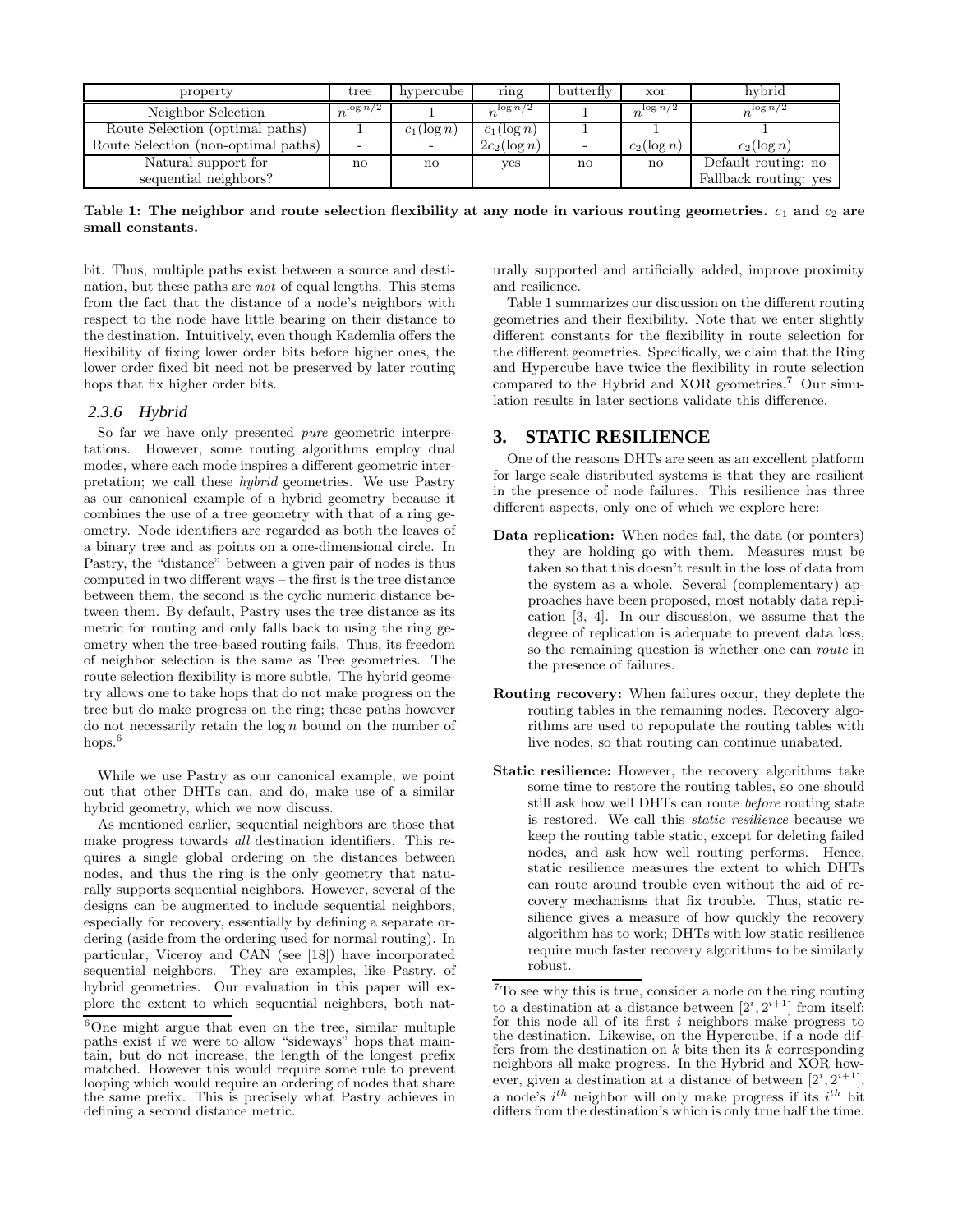While several papers consider resilience in the presence of active recovery algorithms, only a few examine static resilience. References [18, 22] address this issue in the contexts of CAN and Pastry respectively, while some recent work in reference [13] examines how certain graph theoretic properties of a overlay structure affect its static resilience.

| Routing<br>Geometry | Average<br>Hopcount | Median<br>Hopcount | 90 Percentile<br>Hopcount |
|---------------------|---------------------|--------------------|---------------------------|
| XOR.                | 7.7                 |                    | 10                        |
| Ring                | 7.4                 |                    | 10                        |
| Tree                | 7.7                 |                    | 10                        |
| Butterfly           | 21.4                | 21                 | 28                        |
| Hypercube           | 7.7                 |                    | 10                        |
| Hybrid              | 77                  |                    |                           |

#### Table 2: Comparing the hopcounts for different DHTs over a 65,536 node network with no failures.

To test for static resilience, we use a 65,536 node network. We allow different DHTs to populate their routing tables, ensuring that all the geometries (with the exception of the Butterfly<sup>8</sup>) store the same amount of state (number of the routing table entries) at any node. As shown in Table 2, the performance of the geometries (with the exception of the Butterfly) are very similar when there are no node failures. We now let some fixed fraction of uniformly chosen nodes fail and remove the entries corresponding to the failed nodes from the routing tables. We then try to route from each live node to every other live node and ask how often the routing can succeed. In particular, we look at two metrics:

- % paths failed: this describes how often routing was not able to connect two live nodes.
- % increase in path length: this describes the increase in path length, compared to the path length when there are no failed nodes.

In what follows, we consider the algorithms based on the following routing geometries: XOR, Ring, Tree, Butterfly, Hypercube, and Hybrid.

## **3.1 Performance Results**

In this section, we discuss three questions:

**Question**  $#1$ : How does the static resilience of various geometries compare? The left graph in Figure 1 shows the results for % of failed paths as the % of failed nodes is varied. The results are very consistent with the degree of route selection flexibility in each geometry (see Table 1). The Tree and Butterfly have no route selection flexibility, and their resilience is quite poor; when 30% of the nodes have failed, almost 90% of their paths have failed. To the other extreme, the Ring and Hypercube geometries have the most flexibility in route selection, and their resilience is significantly better; when the same 30% of nodes are failed, under  $7\%$  of the routes have failed.<sup>9</sup> Intermediate between these two cases are the Hybrid and XOR geometries, which have

about half the number of alternate paths (and hence, half the routing flexibility) that the Ring and Hypercube have. Their resilience is correspondingly inferior to the Ring and Hypercube, but far superior to the Tree and Butterfly; when the same 30% of nodes are failed, about 20% of routes have failed.

The right graph in Figure 1 shows the results for % increase in the average path lengths (or path stretch) as the % of failed nodes is varied. The path stretch of the Hypercube is minimal, consistent with our observation that all its alternative paths are of equal length. Ring suffers intermediate path stretch as some of its alternate paths are longer than the rest. All the other geometries incur significant path stretch because they have only longer alternate paths. The path stretch decreases as a large fraction of the nodes fail because very few routes succeed at high node failure rates, and those that succeed are very short.

Question  $#2$ : How does the addition of sequential neighbors affect the static resilience of various geometries? The previous results did not include sequential neighbors. In Figure 2, we consider what happens when we add 16 sequential neighbors to the various algorithms. We eliminate the XOR geometry because it doesn't support sequential neighbors, and the Tree is not included because it is represented by Hybrid. The most obvious result here is that sequential neighbors greatly increase resilience to path failures; no path failures are seen in any geometry even when 30% of the nodes have been failed. This suggests that DHTs, when equipped with sequential neighbors, can route successfully even under high node failure rates. The Ring performs significantly better than the Hypercube and others whose sequential neighbors are artificially grafted on. However, the increase in resilience to path failures comes at the cost of path stretch. All the algorithms suffer significantly greater path stretch (now that the Hypercube has sequential neighbors, not all paths are of equal lengths).

**Question**  $#3$ **:** Are sequential neighbors better than reqular neighbors for ensuring static resilience? While the previous results were specific to sequential neighbors, one could conjecture that increased resiliency could equally well be achieved just by increasing the total number of neighbors without insisting that they be sequential. Thus, we now ask whether sequential neighbors are especially useful in increasing resilience. We do this by considering the Ring geometry and compare cases where the total number of sequential and regular neighbors are the same, but the number of sequential neighbors are different. The results are shown in Figure 3. The left graph in the figure indicates that at high node failure rates, sequential neighbors are better than regular neighbors at increasing resilience to path failures but, the right graph indicates that they can lead to significantly longer paths (note that the Y-axis of the right graph shows path hop-counts and not path stretch). Hence, the use of sequential neighbors might be the preferred option if one were only concerned with routing success and not other metrics such as the total path latency.

To summarize, our results confirm that the static resilience of a geometry is largely determined by the amount of routing flexibility it offers. Thus, the Ring which has the greatest routing flexibility has the highest resilience, while Tree and Butterfly which have the least flexibility in routing have the least resilience. Further, the addition of sequential neighbors can make DHTs significantly more resistant to path fail-

<sup>8</sup>Unlike other DHTs, the amount of state stored by a Butterfly node is always a constant and cannot be controlled.

<sup>&</sup>lt;sup>9</sup>Ring performs better than Hypercube as even though they have the same number of  $\log n$  length paths, Ring has many alternate paths that are longer than  $\log n$ , while Hypercube has none.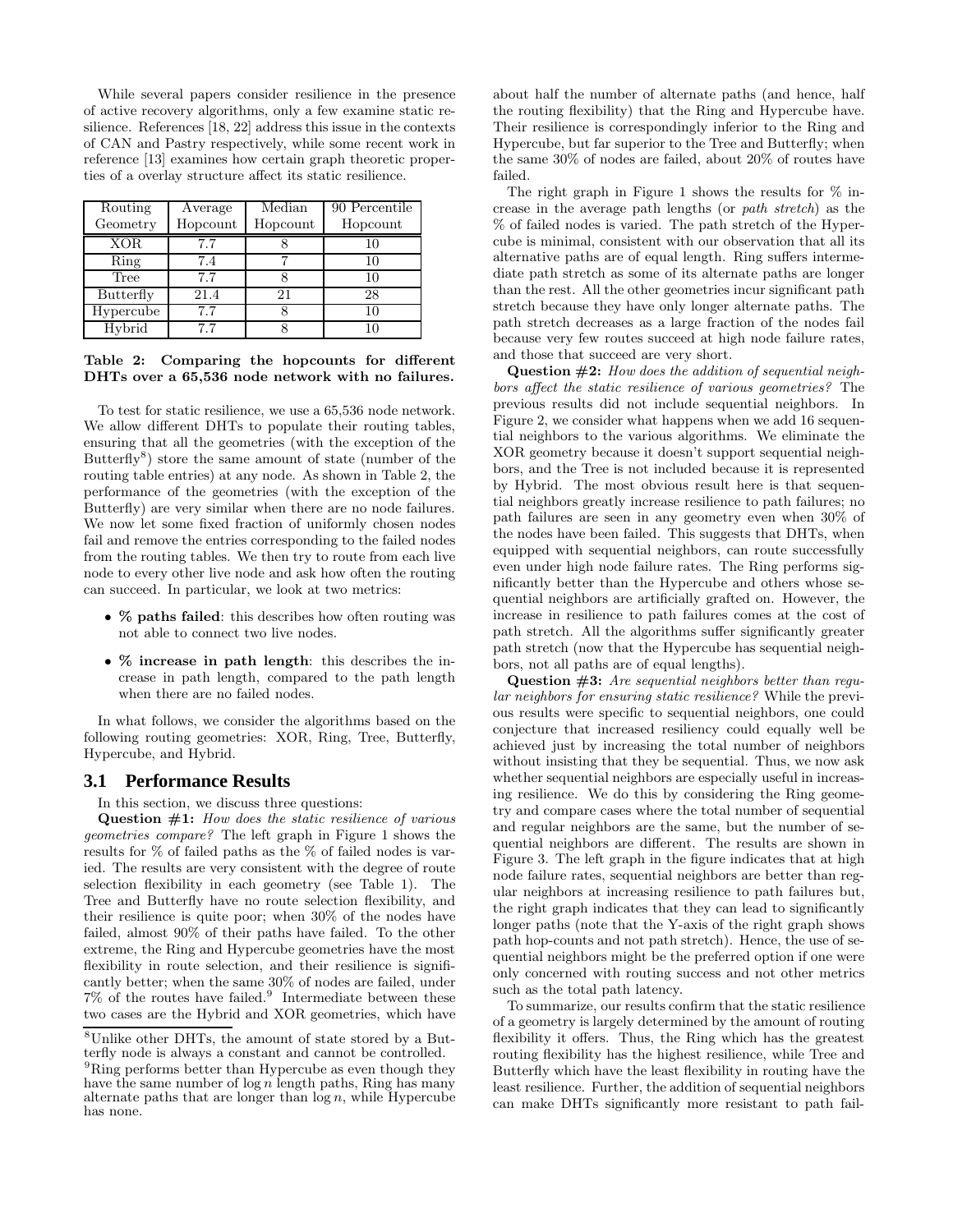

Figure 1: Left: Percentage of failed paths for varying percentages of node failures across different routing geometries. Right: Percent increase in average path hop-counts of successful paths for varying percentages of node failures across different routing geometries. The Butterfly is left off of this graph because so few routes are usable, and those that are sometimes take *shorter* paths than the original ones, resulting in a negative path stretch.



Figure 2: Left: Percentage of failed paths for varying percentages of node failures across different routing geometries. Right: Percent increase in average path hop-counts of successful paths for varying percentages of node failures across different routing geometries. Butterfly is left off of this graph because its path increase is so much higher than the others, reaching 700%, that it would distort the y-axis. All algorithms use 16 sequential neighbors.

ures, though path stretch can get much worse. Finally, for the Ring topologies, replacing additional sequential neighbors with regular neighbors yields a similar, but smaller, increased resistance to path failures but a much smaller path latency.

## **4. PATH LATENCY**

DHTs are designed to provide efficient routing as measured in terms of hopcount (the number of overlay hops between the source node and the destination node). While hopcount is an important metric for measuring the processing and bandwidth requirements at the peers, it does not adequately address the issue of end-to-end latency because each overlay hop could potentially involve significant delays (intercontinental links, satellite links, etc.). As a result, there has been much recent effort to reduce end-to-end latencies in DHT routing algorithms by considering the relative proximity of overlay nodes (i.e., the IP latency between them) [2, 8, 9, 10, 16, 21, 27]. The proposed methods fall into three broad categories, two of which we consider here.

Proximity Neighbor Selection (PNS): The neighbors in the routing table are chosen based on their proximity.

- Proximity Route Selection (PRS): Once the routing table is chosen, the choice of next-hop when routing to a particular destination depends on the proximity of the neighbors.
- Proximity identifier Selection (PIS): As explored in [21], one can pick the node identifiers based on their geographic location. Since this makes load balancing hard, and increases the likelihood of correlated failures, we don't discuss this method here.

We thus consider the two proximity methods PNS and PRS. The section begins with a short description of these methods, and the rest of the section is devoted to their analysis. While our evaluation is based on recursive (as opposed to iterative [3]) routing, we believe that our key conclusions regarding the relative performance of PNS and PRS hold true for iterative routing too. Confirming this belief is the subject of future work.

Evaluating proximity methods requires the topology of an underlying network along with its link latencies. Testing proximity methods on only one or two topologies doesn't ensure that the results will generalize. So, after defining PNS and PRS, we discuss whether we can more generally under-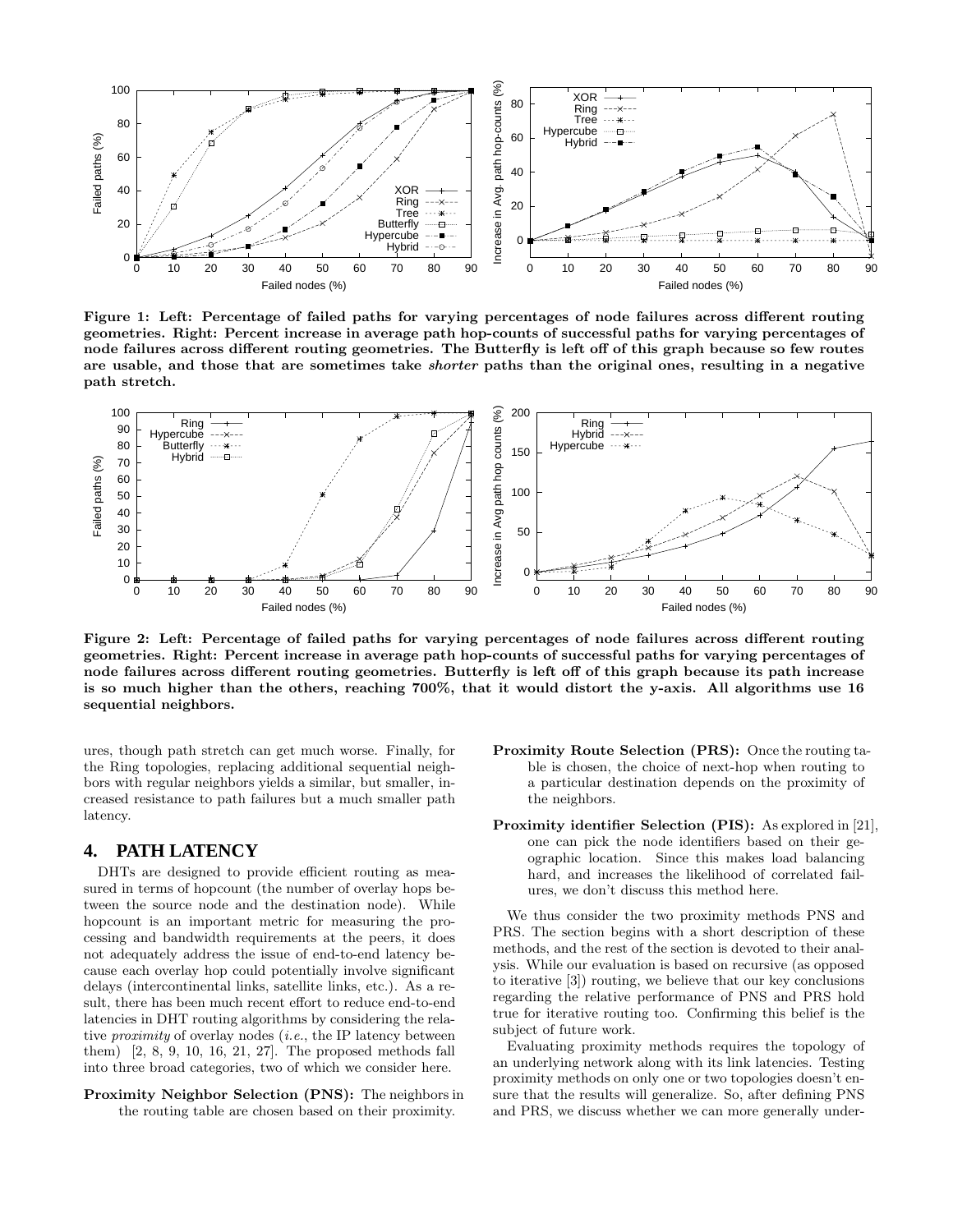

Figure 3: Left: Percentage of failed paths for varying percentages of node failures for a Ring geometry for varying numbers of neighbors (N) and sequential neighbors (L). Right: Average path hop-counts of the successful paths for varying percentages of node failures.

stand the role of topology and link latencies in proximity methods.

After these preliminaries, we finally address the question of how geometry affects path latency in DHT routing algorithms. Our analysis style here is different from that of the previous section on static resilience; there, we were comparing the detailed differences in geometries. Here, we will find that the geometries themselves make less difference than whether or not they can support PNS and/or PRS. Thus, this section is really a comparison of those two proximity methods. As discussed in Section 2, some geometries are capable of PNS, some of PRS, and others of both. In this section, we wish to evaluate the relative performance of PNS and PRS to see whether restrictions on adopting them is a significant hindrance.

## **4.1 PNS and PRS**

In DHT algorithms that have flexibility in choosing neighbors, typically these neighbors have to be chosen from some subset of the identifier space. The ideal PNS algorithm would be to select the closest neighbors (as measured by latency) in these subsets. For example, the subset for the  $i^{th}$  neighbor of a node a in a Tree geometry is the identifier space of the sub-tree at depth  $i$  containing the node, while in a Ring geometry it is the identifier space  $[(a+2^i), (a+2^{i+1})]$ . However, identifying the closest nodes is hard in practice, as the sizes of the subsets grow exponentially with  $i$ . So, various heuristics have been proposed in [2, 8] to approximate the performance of ideal PNS. Here, we define one such heuristic, dubbed  $PNS(K)$  that uses random sampling.  $PNS(K)$  samples K consecutive nodes starting from the first element in the relevant subset and picks the closest one. We don't dwell here on how one should pick K, but in general a node can make a reasonable choice of  $K$  after inspecting its latency distribution (see below). From now on, we use the term PNS to refer to ideal PNS.

The PRS algorithms have to deal with a more complicated tradeoff between the number of hops and the latency. Any neighbor closer to the destination in the identifier space is a valid next hop, and without proximity, the next hop is chosen in a greedy fashion to decrease the number of hops. While there are a number of heuristics that trade hops for latency, we focus on three heuristics that we found effective for each of the Ring, XOR and Hypercube geometries.

The heuristic for Ring takes advantage of the multiple

paths with equal number of hops to a destination (see Table 1) and chooses the next hop from a subset of neighbors, called the candidate set, which do not (usually) increase the routing path hops. To select the candidate set, the distance to the destination is expressed in binary notation, and neighbor *i* is chosen to the set if there is a 1 in the  $i^{th}$  position. The closest member of the candidate set is picked as the next hop. When coupled with  $PNS(K)$ , the algorithm disallows the closest  $\log k$  neighbors from the candidate set (unless, of course, the destination lies within the closest  $\log k$  neighbors).<sup>10</sup> However, this heuristic cannot be applied to XOR as its geometry does not have the luxury of multiple paths with the same number of hops to the destination. Our PRS heuristic for XOR takes a non-greedy next hop only when its latency is smaller than the latency of the greedy next hop choice by more than the average latency in the network. This primarily helps to avoid very long hops. In Hypercube, all the alternate paths have the same number of hops, so our PRS heuristic is very simple. From the valid next hops, we pick the one with smallest latency.

We now investigate the role of topology in determining the effectiveness of these proximity methods.

## **4.2 Role of Topology and Latency**

One of the aspects that makes it hard to understand proximity methods is that their performance depends so critically on the underlying topology and its latency characteristics. While there is a large literature describing possible approaches to topology modeling – starting with the initial random graphs of Waxman, to the structural generators in GT-ITM (transit-stub and tiers), to the more recent set of power-law degree-based generators – there is little known about how to assign latencies in such a topology. While previous studies [2, 8, 9, 21] evaluate proximity methods using one or more of these topology generators along with some rather ad hoc choice of latency assignments, they don't analyze how their choice of latencies affects the performance of the proximity methods. Thus, research into proximity methods is now in a position where we neither know how to describe the real-world latencies nor understand their effect on our proposed algorithms.

<sup>10</sup>Thus, this version of PRS adds nothing when combined with the ideal PNS algorithm, which effectively has infinite K.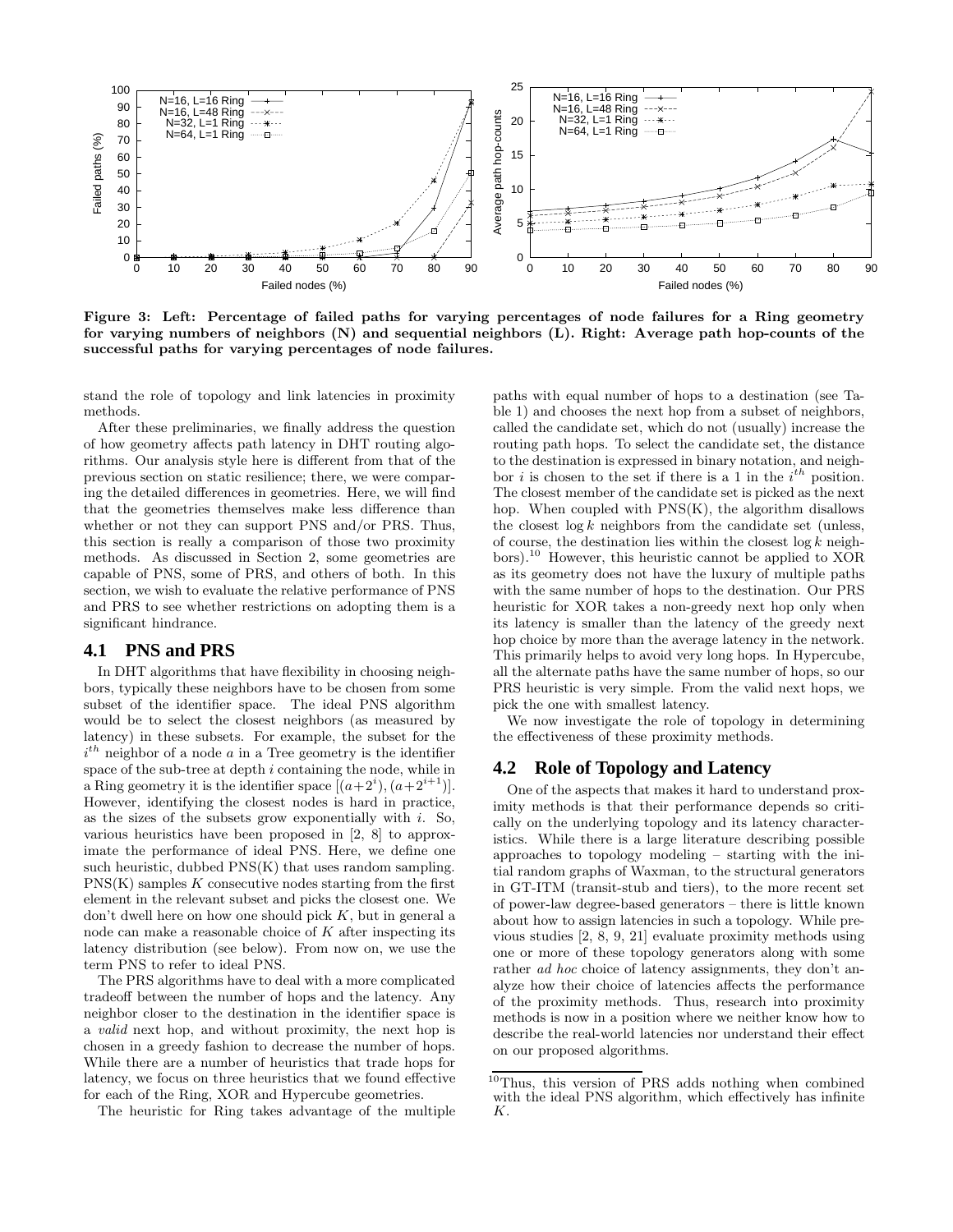

Figure 4: The CDF of latency distributions for (a) the Internet as seen from different geographic locations and (b) a 16,384 node GT-Itm topology as seen from a typical node.

We propose one possible way out of this bind. We conjecture that the effect of topology and latencies, for a large class of networks including the current Internet graph, can be reasonably well approximated by looking only at the latency distribution as seen from a "typical" node. That is, we conjecture that when choosing neighbors or next-hops, it is a reasonable approximation to consider the set of possibilities as coming from an independent drawing from the given latency distribution.<sup>11</sup>

If this conjecture holds, then there are two immediate benefits. First, one can empirically measure the latency distribution of the Internet from various suitably located hosts, so that one need not guess at latency assignments in an Internet topology model. Second, given this measured distribution one can compute (not merely simulate) an approximation to the expected performance of a proximity method. To evaluate our conjecture, we simulate the performance of the various proximity methods over a latency annotated network topology and compare them with their performance computed using only the latency distribution seen by a random node in the topology. In doing so, we make a further approximation that the latency distribution is uniform across all nodes. As we will see below, the results from this very simple and rough approximation agree rather well with our simulation results (see Figure 5).

To illustrate the real-world latencies, we used data from the Skitter project [17] and a P2P measurement project [23] to plot the latencies to a large number of end hosts spread across the Internet as seen from various geographical locations in Figure 4(a) (similar measurements can be seen in [26] and elsewhere). The end hosts measured in the Skitter project cover a large fraction of routable IP prefixes, while those measured in the P2P project are Gnutella hosts. A striking feature common to all these latency graphs is that the curves rise sharply in a certain latency range, indicating a heavy concentration of nodes within the latency range. We note that these latency graphs differ significantly from the assumptions required in [10, 16] to prove their bounds. In Figure 4(b), we show the latency distribution from a typical node in our 16,384 node GT-ITM topology that we used for our simulation results presented later. An important difference between the observed and GT-ITM latencies is that a

non-negligible fraction of the observed real-world latencies are very large. For the GT-ITM case, there are no paths that are more than double the median latency, whereas in all the observed distributions atleast 10% of the paths have latencies double that of their median.



Figure 5: The CDF of path latency distributions for PNS Tree and PRS Ring derived in two ways: simulated using a GT-ITM topology and computed only using its latency distribution.

Figure 5 compares the computed and simulated results for two algorithms, PRS Ring and PNS Tree, on our GT-ITM topology with 16,384 nodes. Links between two transit nodes are assigned a latency of 100, while those between a transit node and a stub node are assigned 20. The latencies of links between two stub nodes are set to 5. Note that the computations agree well with the simulations confirming our conjecture earlier that computations over the latency distribution seen by a typical node provides a reasonable approximation to the actual simulations. The results for PRS are not as close as those of PNS, and this is likely due to the fact that PRS algorithms typically lead to variations in the hop count. However, the differences between simulated and computed results are far less than the differences between the GT-ITM and observed latency distributions. Thus, whatever precision we have lost by using computations rather than simulations are more than made up for by the increase in accuracy in modeling reality.

In what follows, we will consider only XOR, Ring, Hypercube, and Tree. The Hybrid algorithm and the Tree algorithm are essentially identical when there are no node failures.<sup>12</sup> The Butterfly does not admit either PNS or PRS.

<sup>11</sup>We acknowledge that this approximation suffers if the latency distribution varies substantially and qualitatively from point-to-point. However, the approximation need only be good enough to capture the relative merits of different approaches, and is not intended to provide quantitatively accurate descriptions of a method's performance.

<sup>12</sup>One minor point: while the Tree does not admit PRS, the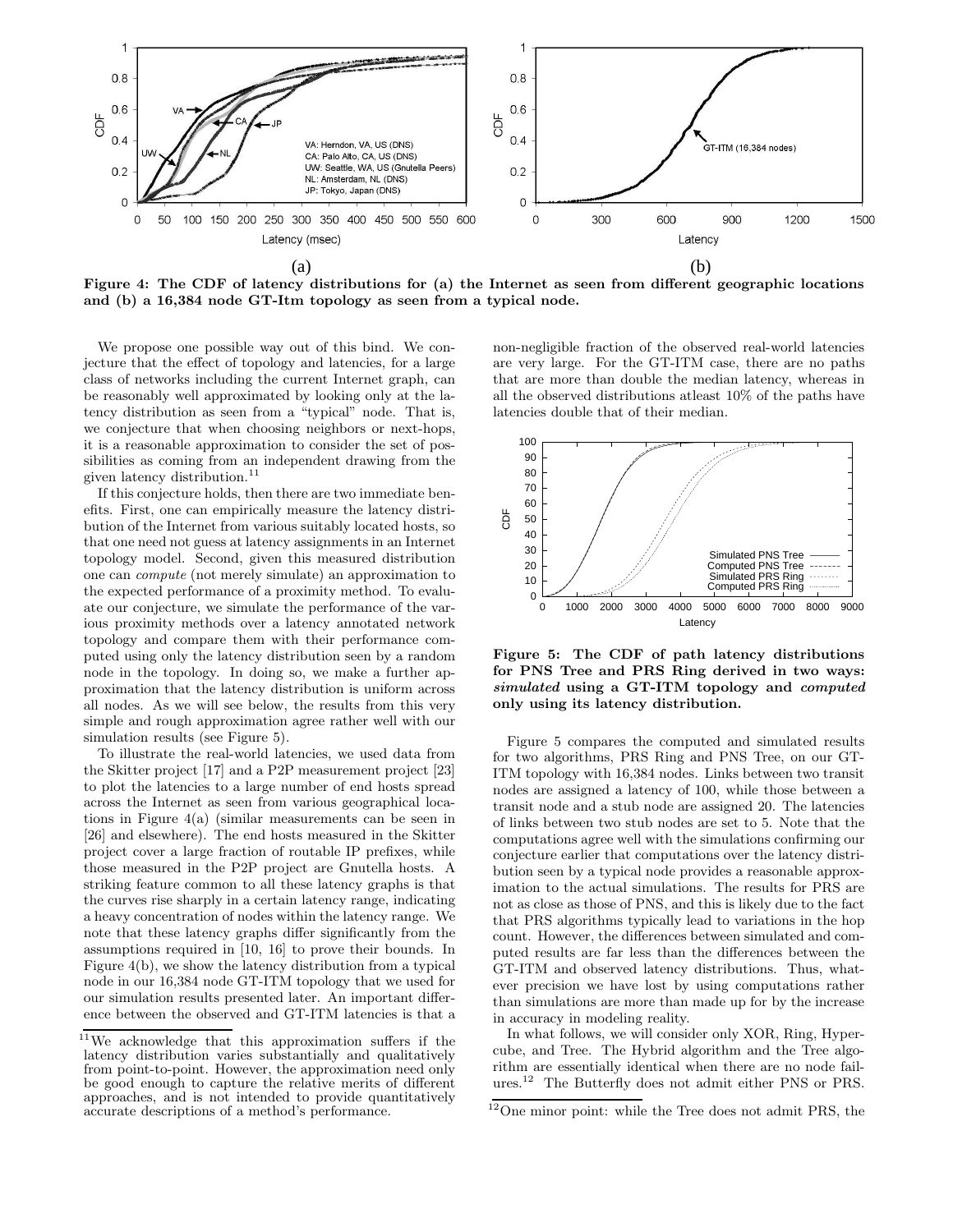

Figure 6: The CDF of path latency distributions for the Plain, PNS, PRS and PNS+PRS versions of XOR (left) and Ring (right) routing geometries. In addition, the CDF for the underlying Internet latency distribution is plotted for comparison. On the right graph the PNS+PRS curve lies on top of the PNS curve, so it isn't directly visible. All algorithms used 1 sequential neighbor and are computed using a real-world latency distribution (marked VA in Figure 4).



Figure 7: Left: The CDF of path latency distributions for the Plain, PNS(16), PRS and PNS(16)+PRS versions of Ring. These algorithms used 16 sequential neighbors. Right: The CDF of path latency distributions for the Plain, PRS and PNS versions of the Ring using 1 or 16 sequential neighbors as marked in the titles of the curves. These are computed using a real-world latency distribution (marked VA in Figure4).

| Geometry  | No Proximity | PNS. | PRS |
|-----------|--------------|------|-----|
| XOR       |              |      |     |
| Ring      |              |      |     |
| Tree      |              | 10   |     |
| Hypercube |              |      |     |

Table 3: These  $90^{th}$  percentile hopcounts for the different DHTs show that the hopcounts do not change significantly when using various proximity methods. The network used had 16384 nodes.

Our results below are obtained over a 16,384 node network. The 90th percentile hopcounts for the different geometries when using various proximity methods are summarized in Table 3 to confirm that the gains in path latency reported below do not come at a significant cost for the path hopcounts.

## **4.3 Performance Results**

For the rest of this section, we address three questions.

Question #1: Which is more effective, PNS or PRS? Both methods have been proposed in the literature, but their effectiveness has never been compared. To hold fixed the effect of the underlying geometry, we compare the two approaches in the two geometries that can accommodate both: XOR and Ring. Figure 6 shows results for the Plain, PNS, PRS, and PNS+PRS versions of the XOR and Ring algorithms. In both cases, the PRS version shows a significant improvement over the Plain version, but far more improvement is realized by the PNS version. In addition, adding PRS to PNS gives only a small improvement over the PNS alone.

To understand why PNS is better than PRS, consider a node in a densely packed Ring geometry trying to route to a identifier that is at a distance between  $[2^i, 2^{i+1}]$  from itself. With PNS the node would deterministically pick its  $i^{th}$ neighbor, but that neighbor is selected from any of the  $2<sup>i</sup>$ nodes with identifiers between  $[2^i, 2^{i+1}]$ . In contrast, PRS can choose from any of its first  $i$  neighbors, but each such neighbor is deterministically chosen. Thus, PNS chooses among  $2<sup>i</sup>$  options while PRS choses among i options, resulting in improved performance for PNS.

These results reported above are for "ideal" PNS. To see whether the results change when only sampling a small sub-

Hybrid geometry could be extended to accommodate PRS. We don't pursue that extension here.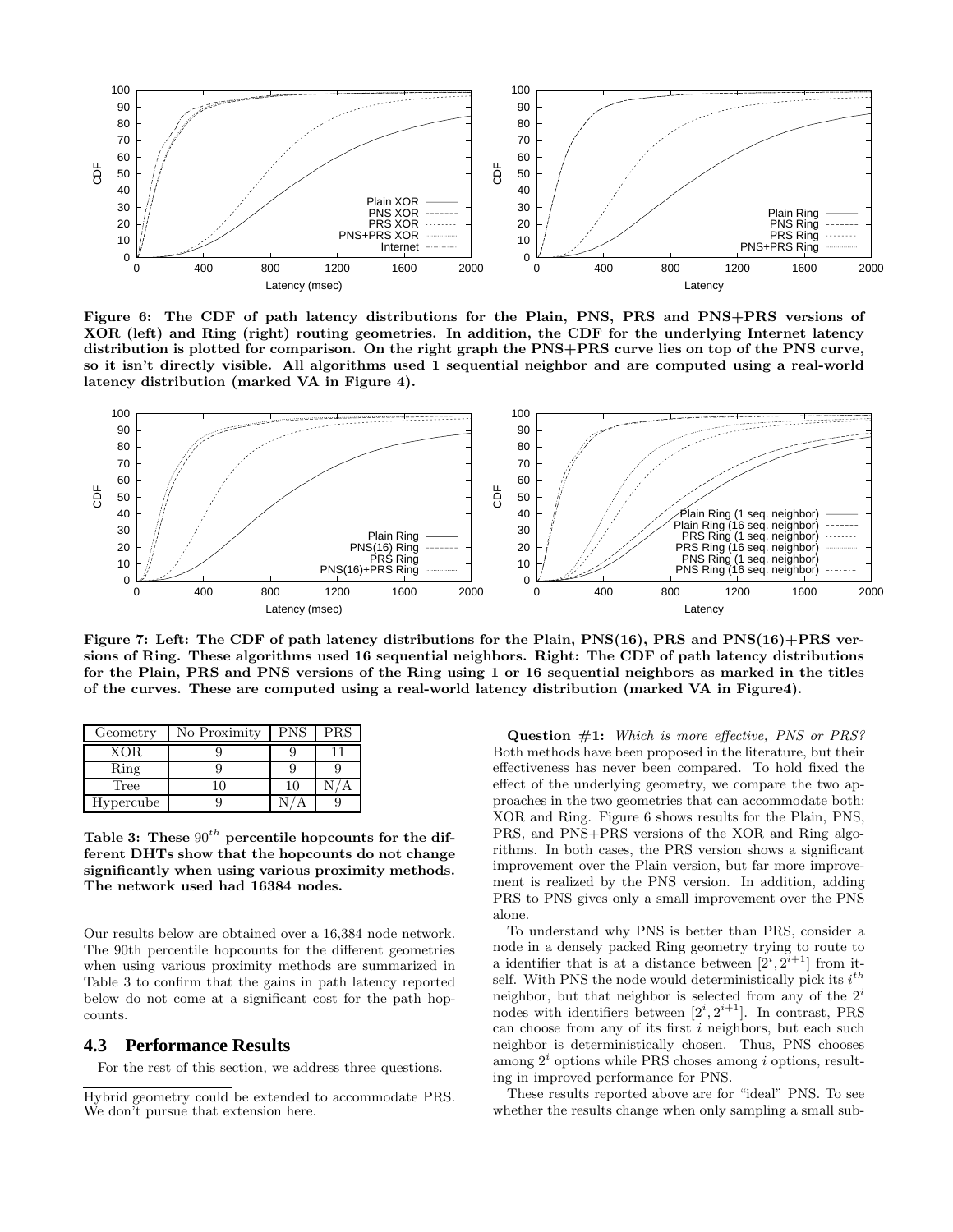set, we compare the various design options when  $K = 16$ , where  $K$  is the sample size. The left graph of Figure 7 shows that the results are similar in this case, with PNS(16) performing significantly better than PRS, although the performance improvement of  $PNS(16)+PRS$  over  $PNS(16)$  alone is somewhat more than the performance improvement of PNS+PRS over PNS.

To see the impact of adding sequential neighbors on the results, we compare the performance of the Plain, PNS and PRS versions of the Ring after adding 16 sequential neighbors in the right graph of Figure 7. While the improvements are noticeable for the Plain and the PRS versions, they are not large enough to affect the comparative results in a significant way.

Until now our results used the latency distribution seen by a node in Virginia, on the east coast of the USA (marked VA in Figure 4). This distribution, while similar to those seen from the west coast of the USA and Europe (marked CA and NL), is considerably different from that seen from the Japan (marked JP). To test the consistency of our results across two very different latency distributions, we compute the performance of the proximity methods over XOR geometry using the JP latency distribution and show the results in Figure 8. Comparing this graph with the left graph of Figure 6, we notice that the relative performance of the proximity methods are very similar, with PNS still outperforming PRS by a wide margin, although the absolute performance differs markedly between the two latency distributions.<sup>13</sup>



Figure 8: The CDF of path latency distributions for the Plain, PNS, PRS, PNS+PRS versions of the XOR routing geometry. These algorithms used 1 sequential neighbor and are computed using the realworld latency distribution marked JP in Figure 4.

To conclude, when considering path latency, it is important that the geometry accommodate PNS; accommodating PRS, at least for the sake of path latency, does not appear to be important.

**Question**  $#2$ **:** Does the underlying geometry matter, other than determining whether PNS and/or PRS can be used? A geometry's flexibility determines whether it can



Figure 9: The CDF of path latency distributions for PNS+PRS Ring, PNS+PRS XOR, PNS Ring, PNS Tree, PRS Ring, PRS Hypercube. These are computed using a real-world latency distribution (marked VA in Figure4). The PNS+PRS Ring lies on top of the PNS curve, so it is not directly visible. These algorithms used 1 sequential neighbor.

| Routing<br>Algorithm | Median<br>Hopcount | VA Median<br>Latency | JP Median<br>Latency |
|----------------------|--------------------|----------------------|----------------------|
| Internet             |                    | 102                  | 206                  |
| XOR.                 |                    | 1036                 | 1725                 |
| PNS XOR              |                    | 139                  | 385                  |
| PRS XOR              |                    | 770                  | 1557                 |
| <b>PNS+PRS XOR</b>   |                    | 136                  | 381                  |

Table 4: Comparing the median latency and hopcounts of XOR based overlay paths and the underlying IP paths for two extremely different latency distributions (marked VA and JP in Figure 4). The latencies are in milliseconds.

accommodate PNS and/or PRS, but here we ask whether geometry affects path latency beyond this distinction. Figure 9 compares the performance of three pairs: PNS+PRS Ring versus PNS+PRS XOR, PNS Ring versus PNS Tree (which cannot implement PRS), and PRS Ring versus PRS Hypercube (which cannot implement PNS). The performance of each pair of designs is very close, suggesting that what really matters is the ability to implement PNS and PRS, not the other factors in geometry.

**Question**  $#3$ **:** What is the absolute performance of these proximity methods? The results so far compare the relative performance of proximity methods, but do not address the question of how well they do in an absolute sense. While this question has been addressed in papers proposing individual proximity designs, we revisit it here because our tests use a more realistic latency distribution and therefore may be more indicative of real-world performance. As the absolute performance depends on the exact latency distribution used, in Table 4 we show the median latencies of the various designs for two very different latency distributions. As can be seen, the very best options (PNS and PNS+PRS) fare quite well for either distribution. While plain XOR has a ratio of roughly 10 between the latencies, PNS+PRS XOR has a ratio less than 2. Thus, the available proximity methods can reduce the end-to-end latencies in the overlay to a very small multiple of the underlying Internet path latencies (which is consistent with the findings in [2, 8]).

<sup>&</sup>lt;sup>13</sup>Though for lack of space we don't present performance results for GT-ITM latency distributions, we note here that the results are somewhat different than what we observed for more realistic latency distributions. Specifically, the performance gap between PRS and the Plain is much smaller and the performance gap between PNS and PNS(16) is much larger in the GT-ITM case than for the real-world latency distributions. Thus, we urge caution when using GT-ITM topologies to evaluate proximity methods.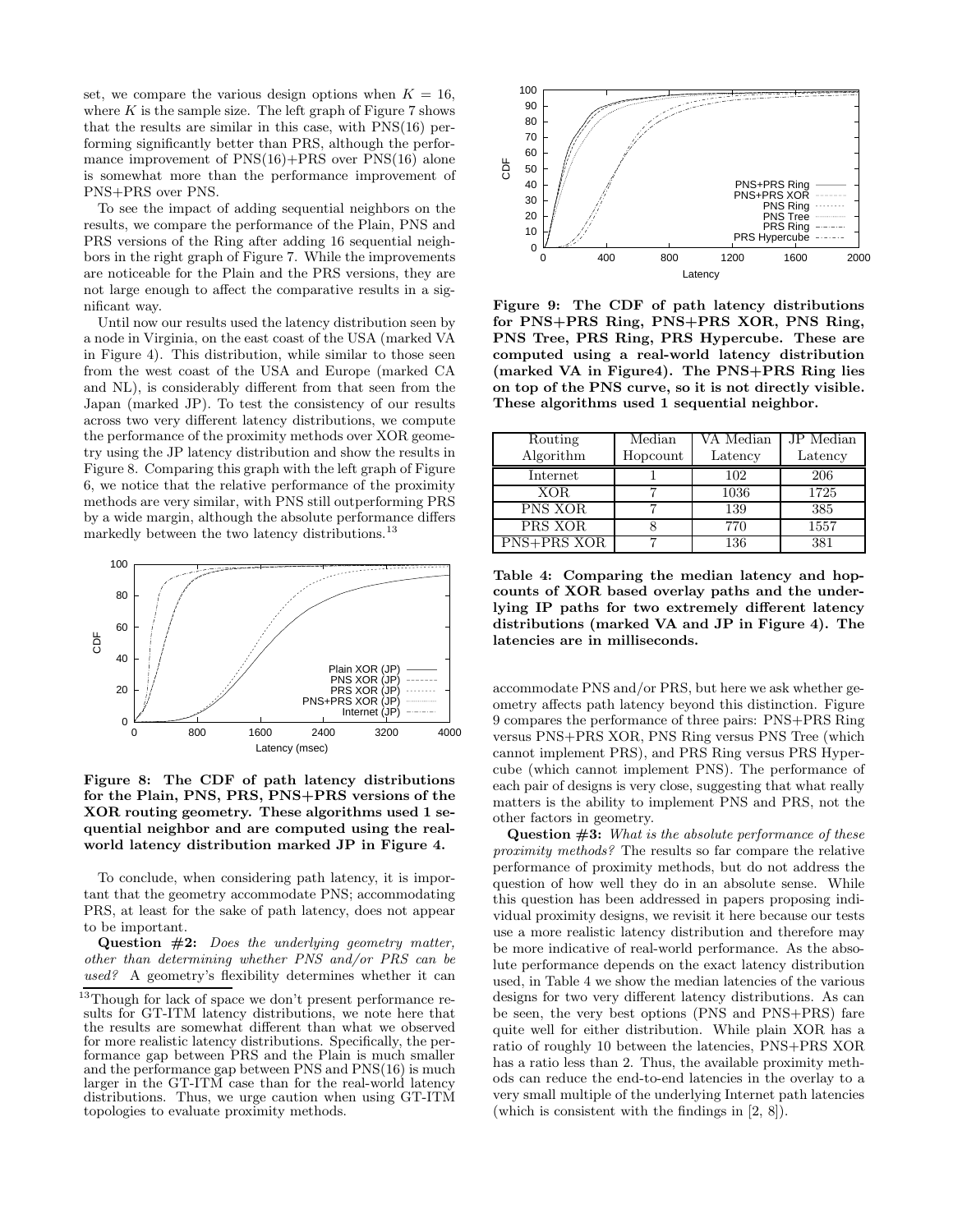To summarize our discussion in this section, we find that while both neighbor selection (PNS) and route selection (PRS) can help in finding shorter paths, PNS yields significantly better paths than PRS. Further, the effectiveness of these proximity methods does not depend on the choice of the routing geometry. Thus, geometries such as Tree, XOR and Ring that support PNS perform considerably better than geometries such as Hypercube that support only PRS. While XOR and Ring can accommodate both PNS and PRS (unlike Tree), the additional benefit of supporting PRS over PNS appears to be quite limited. However, the ability to accommodate both may be an advantage while using  $PNS(K)$ , a limited but more practical version of PNS.

# **5. LOCAL CONVERGENCE**

Local convergence is another issue that arises when considering the effects of the underlying network latencies. Local convergence, first identified in [2], is the property that two messages, sent from two nearby (in terms of latency) nodes addressed to the same location, converge at a node near the two sources. This property leads to low latencies and/or bandwidth savings in several different uses of DHTs, including the following three:

- Overlay multicast: When setting up a multicast tree [1, 20, 29], one cares about both the lengths of each individual path (considered in the previous section) and the overall efficiency of the entire multicast tree. This latter quantity is improved if DHT routing has the local convergence property mentioned above.
- Caching: One way to speed access is to cache pointers along the retrieval path as described in [3, 4]. If the DHT has good local convergence, then any nearby node requesting the same content can make use of these cached content.
- Server selection: Similar to caching above, and as explained in [16, 28], clients can more easily find nearby servers if pointers to them are stored along the path to the "root."

In this section we seek to understand the impact of geometry on local convergence. In general, local convergence depends on the nature of the underlying topology and the exact location of the sources and destination. To provide a simplified and controlled experiment, we consider the case of an isolated domain. We consider m nodes that are within some very small latency of each other; all nodes in this isolated domain are some large latency away from the other  $n - m$  nodes. We then let each node in the isolated domain contact the same (randomly chosen) destination outside of the domain. The measure of local convergence is how many exit points there are; that is, how many nodes in the domain relay the message to an off-domain node. In the best case, only one node sends a message off-domain; messages from all other domain nodes converge on this point before leaving the domain.

We test convergence on the Ring, Tree and XOR geometries.<sup>14</sup> Figures 10 and 11 plot the measured number of exit points for increasing domain sizes  $(n$  is held fixed while  $m$ varies from 1 to  $\frac{n}{2}$ ). Our results can be organized around three questions:

Question  $\#1$ : Which is more effective, PNS or PRS? Figure 10 shows the results for the PNS, PRS, and PNS+PRS versions of both XOR and Ring. In both cases, PNS and PNS+PRS provide almost optimal performance, whereas PRS does little to limit the number of exit points (except for very large  $m$  in the case of Ring). Thus, PNS is far more effective than PRS. Combining PRS with PNS helps somewhat for Ring but almost none at all for XOR. The ineffectiveness of PRS isn't surprising because, at the simulated system size of 65536, each node has 16 neighbors. Until the domain size is a large fraction of the total population, it is unlikely that one of these neighbors is within the domain, and so PRS would have little effect.

Question  $#2$ : Does this answer change when only considering  $PNS(K)$ ? Figure 11, left, shows the results for the PNS(16), PRS, PNS(16)+PRS versions of Ring. Because the sampling is limited to 16, proximity neighbor selection is not ideal and its effectiveness is greatly reduced. In fact, PRS and PNS(16) are equally ineffective. The combination of the two, PNS(16)+PRS is more effective, particularly at moderate sized domains. When the domain size is small, a limited amount of sampling (whether choosing neighbors or routes) isn't much help. The combination of the two, PNS(16)+PRS, increases the level of sampling and so its effectiveness kicks in for lower values of m. Thus, PRS might play an important role in local convergence if the domain sizes of interest are small and the sampling used to implement PNS is limited.

**Question**  $#3$ **:** How does the performance of the various geometries compare? Figure 11, right, compares the results for PNS Tree, PNS+PRS Ring, and PNS+PRS XOR. As can be seen, these all perform roughly the same. Thus, as with path latency, the biggest difference between geometries is whether or not they can accommodate PNS and/or PRS.

Our results suggest that the relevance of PRS depends on whether or not PNS can be closely approximated (at least more closely than  $PNS(16)$  does). If not, then implementing PRS provides significant value; if so, then PRS may not be needed as PNS by itself provides almost all the performance of PNS+PRS. References [8, 2] propose methods for efficiently approximating PNS, but it is not yet known how much better they are than PNS(16) for these scenarios.

## **6. DISCUSSION**

This paper has not introduced any new DHT algorithms, nor has it presented any theorems. However, we hope that it has provided some pieces of insight that will be useful in future DHT routing designs. At a very high level, our findings can be summarized as follows:

Component-based analysis: When comparing DHT algorithms we advocate analyzing the component design decisions separately rather than comparing DHTs as black-boxes or turn-key systems. In particular, this requires separating systems-level design decisions, which usually are independent of the routing, from routinglevel design decisions. This is more philosophy than science, but we think our approach, while not as effective in picking the best current design, is more conducive to creating better designs in the future.

<sup>&</sup>lt;sup>14</sup>We expect PRS Hypercube to offer convergence similar to that of the PRS Ring and hence do not explore the Hypercube here. Similarly, we omit the Hybrid as we expect it to offer performance similar to that of the Ring.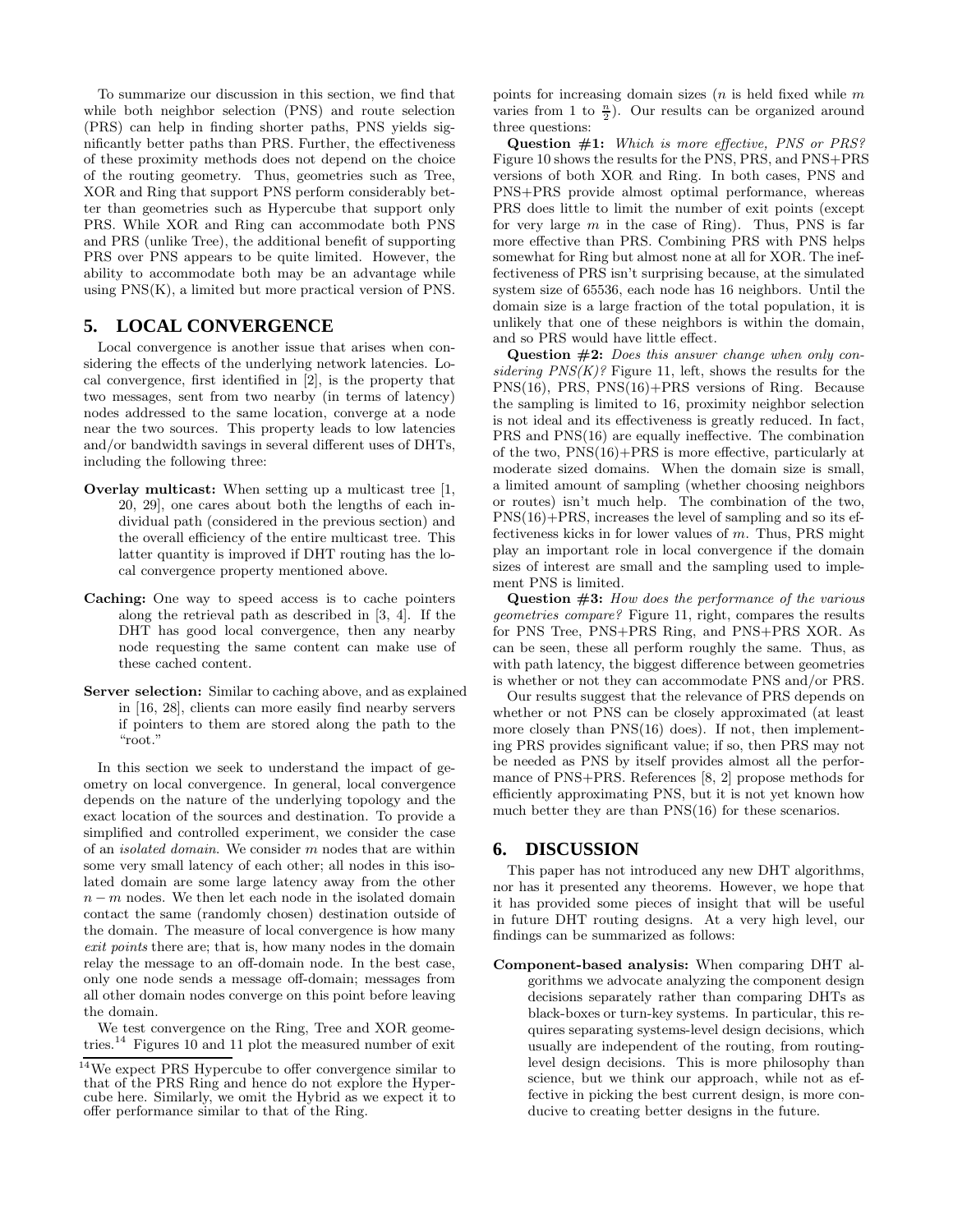

Figure 10: The number of exit points for a system of size 65536 with varying sizes of isolated domains. The left graph shows results for the PNS, PRS and PNS+PRS versions of XOR, while the right graph shows results for the PNS, PRS and PNS+PRS versions of Ring.



Figure 11: The number of exit points for a system of size 65536 with varying sizes of isolated domains. The left graph shows results for the  $PNS(16)$ , PRS and  $PNS(16)$ +PRS versions of Ring, while the right graph shows results for the PNS Tree, PNS+PRS Ring, and PNS+PRS XOR.

- Routing geometry is fundamental: The choice of a routing geometry constrains other routing design issues. While there are a myriad of detailed routing designs yet to be explored, the space of routing geometries is more limited. Hence, one might reach some consensus on the best routing geometry well before reaching any consensus about the various design details.
- Flexibility is important: The most important difference we noticed between geometries (besides the butterfly geometry's ability to achieve  $O(\log n)$  paths with  $O(1)$ neighbors) is the degree of *flexibility* they offer. Flexibility describes the amount of freedom available to choose neighbors and next-hop paths. This freedom, in turn, affects the performance in areas such static resilience, path latency, and local convergence.
- Ring and XOR are flexible: The Ring and XOR geometries were the only ones we tested that could freely choose both neighbors and routes, so they could implement both PNS and PRS. While PNS is significantly more effective than PRS in dealing with proximity, there are times, as we saw in Section 5, when PRS is an important complement to PNS. Thus, the ability to support both is an advantage.
- Why not the Ring? The Ring geometry has unsurpassed flexibility and, in addition, provides natural support

for sequential neighbors. It achieved the highest performance in our resiliency tests, and was as good as any other geometry in the proximity metrics of path length and local convergence. Thus, our investigation showed no advantage to the other geometries, and a slight advantage to the Ring. While our initial inclination was to favor more complicated geometries, the question we end this paper with is: why not use ring geometries?

However, we pose this as a question, not a conclusion. There is much more to be done before any definitive judgements can be drawn. Our investigation is incomplete in many aspects. For example, our study could be extended to a wider class of routing geometries, theoretical bounds could be derived for many of our simulation results, and the impact of a routing geometry (and in particular its symmetry or the lack thereof) on the cost of maintaining the associated overlay structure should be studied. Thus, we view our paper as only the first step in a more fundamental investigation of routing algorithms.

# **7. ACKNOWLEDGEMENTS**

We wish to thank several anonymous reviewers and our shepherd Antony Rowstron for their feedback and suggestions. We thank Dahlia Malkhi and David Ratajczak for their help with the implementation of Viceroy.